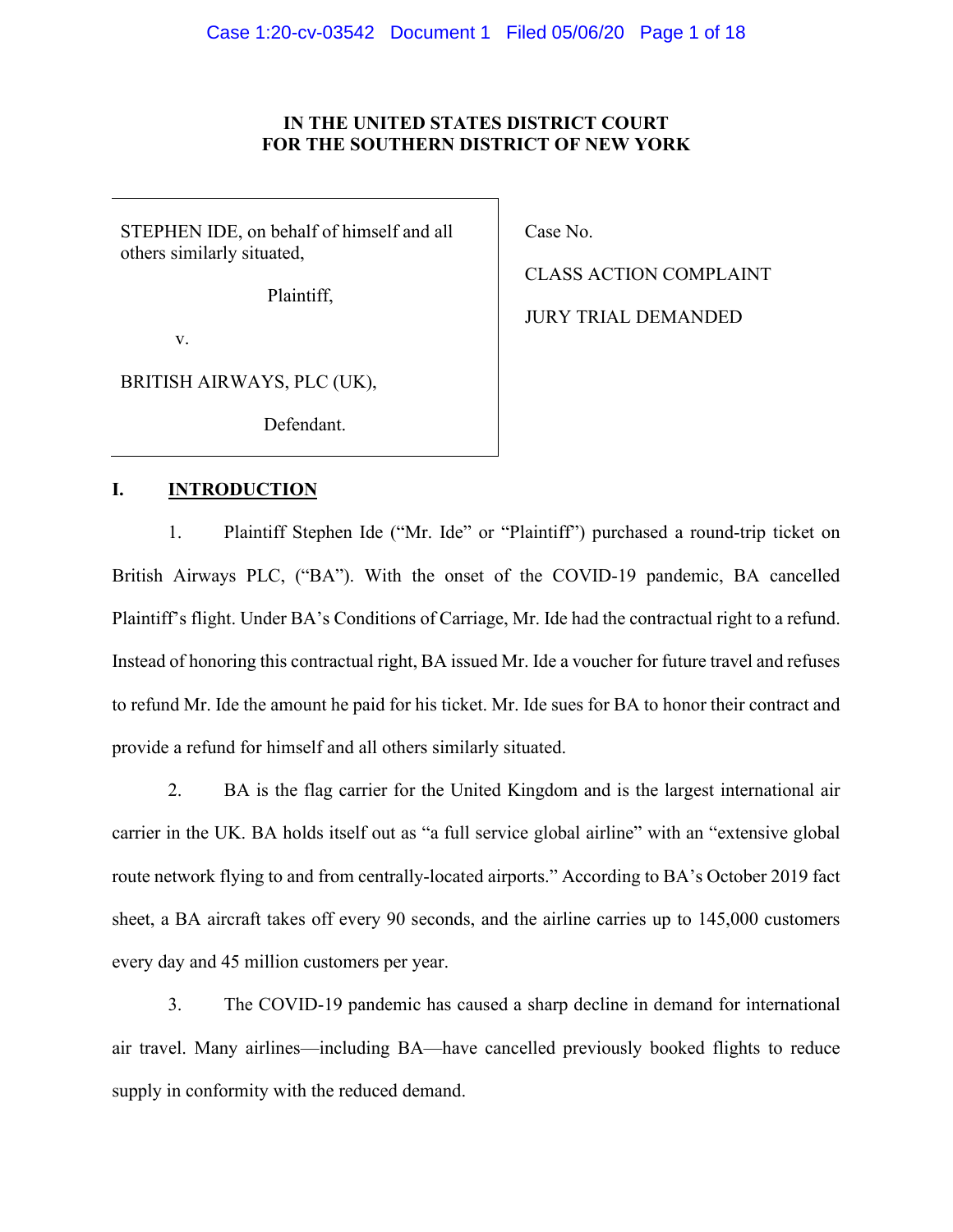#### Case 1:20-cv-03542 Document 1 Filed 05/06/20 Page 2 of 18

4. BA's self-imposed conditions of carriage unambiguously state that: "We will pay fare refunds as set out below if we . . . cancel a flight."

5. BA's conditions of carriage align with longstanding requirements under federal law. According to an enforcement notice issued by the United States Department of Transportation ("DOT") on April 3, 2020, carriers like BA have a "longstanding obligation . . . to provide a prompt refund to a ticketed passenger when the carrier cancels the passenger's flight or makes a significant change in the flight schedule and the passenger chooses not to accept the alternative offered by the carrier." This refund obligation, DOT clarified, applies regardless of whether the cancellation arises from circumstances beyond the carrier's control: "[t]he focus is not on whether the flight disruptions are within or outside the carrier's control, but rather on the fact that the cancellation is through no fault of the passenger."

6. Despite DOT's guidance and in breach of its Conditions of Carriage, BA has engaged in a pattern and practice of denying refunds to its passengers for flights that BA cancelled as a result of the COVID-19 pandemic.

7. BA's scheme to breach its Conditions of Carriage and deny refunds to its customers relies on making its refund mechanisms difficult to access. Instead of providing the refunds required by its contract, BA directs individuals who seek to apply for a refund on its website to apply for future travel vouchers. As the *Daily Mail* reported, "The refund option has been removed from [BA's] website but the option to claim a voucher remains."[1](#page-1-0) After coercing customers like Plaintiff to opt for a voucher, instead of the refund to which they are contractually entitled, BA

<span id="page-1-0"></span><sup>&</sup>lt;sup>1</sup> [https://www.dailymail.co.uk/news/article-8268325/Thousands-tourists-unable-money-trips](https://www.dailymail.co.uk/news/article-8268325/Thousands-tourists-unable-money-trips-cancelled-Covid.html)[cancelled-Covid.html](https://www.dailymail.co.uk/news/article-8268325/Thousands-tourists-unable-money-trips-cancelled-Covid.html) (last visited May 5, 2020).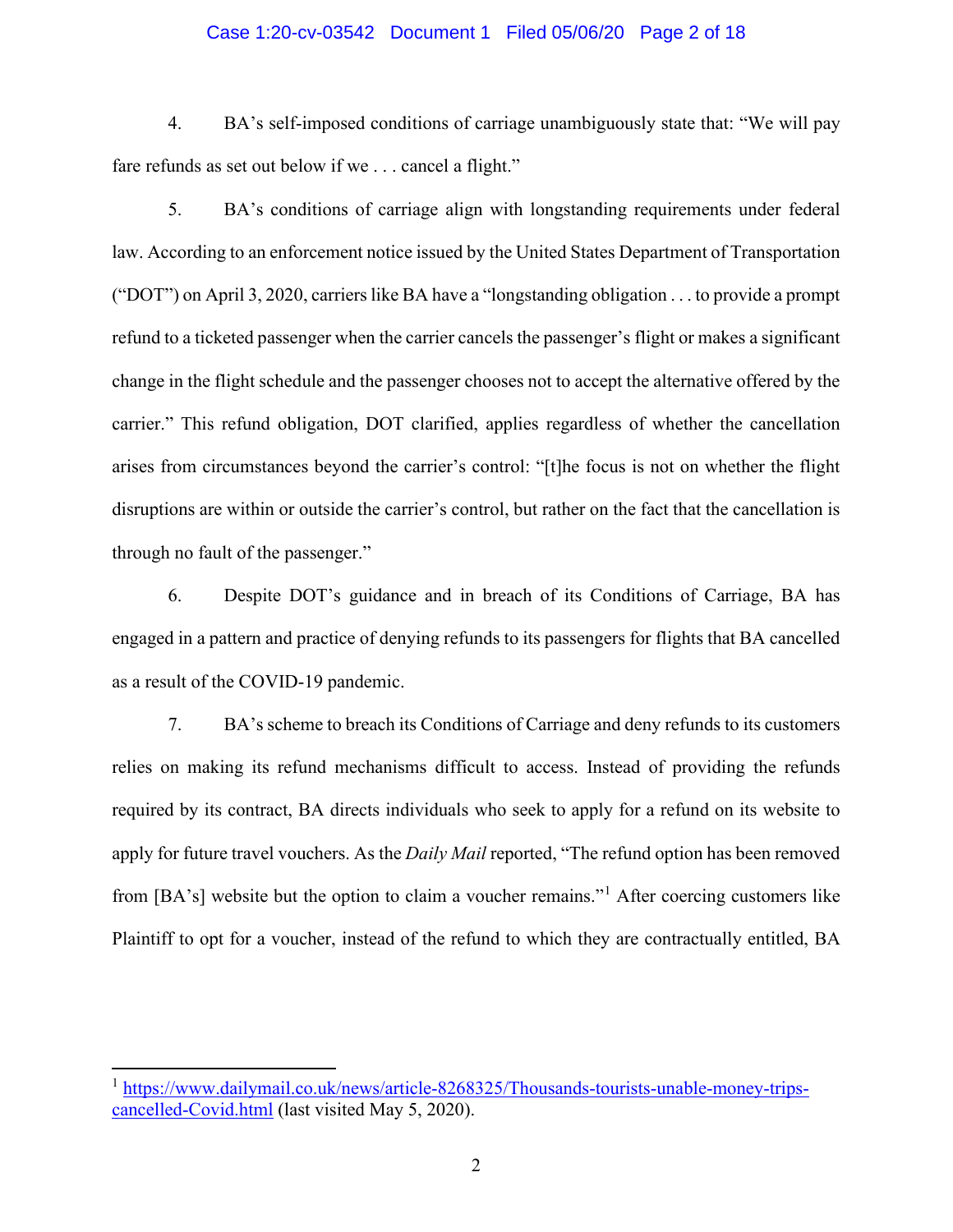### Case 1:20-cv-03542 Document 1 Filed 05/06/20 Page 3 of 18

uses the coerced voucher selection as an excuse to deny the refund. BA thereby retains revenue through subterfuge and misdirection, in violation of its own contractual obligation.

8. BA's conduct breached the terms of its Conditions of Carriage. Mr. Ide accordingly brings this action to obtain the refunds to which he and the other Class members (as defined below) are entitled. BA's wrongful practice of denying refunds has deprived consumers like Mr. Ide of the money they paid for cancelled travel during a time of crisis when they need access to those funds.

## **II. PARTIES**

# **A. Plaintiff**

9. Plaintiff Stephen Ide is a Massachusetts citizen residing in Norton, Massachusetts.

10. On September 10, 2019, Mr. Ide purchased airline tickets from BA for \$701.46. He purchased airfare for a round-trip flight from Boston to London departing March 25, 2020 and returning April 5, 2020. Mr. Ide purchased his tickets from BA online.

11. On March 18, 2020, Mr. Ide received an email from BA notifying him that his flight had been cancelled.

12. On March 20, 2020, Mr. Ide called BA on its customer service line to request a refund, but he was unable to connect with a customer service representative.

13. On March 22, 2020, Mr. Ide searched online to find the procedure for getting a refund for his airfare, but he could only find information about getting a travel voucher. Because the voucher was the only relief available, Mr. Ide applied and received an email confirmation that BA had received his request.

14. On March 24 and 25, 2020, Mr. Ide called BA four times to request that his voucher request be converted to a refund. Each time he was disconnected.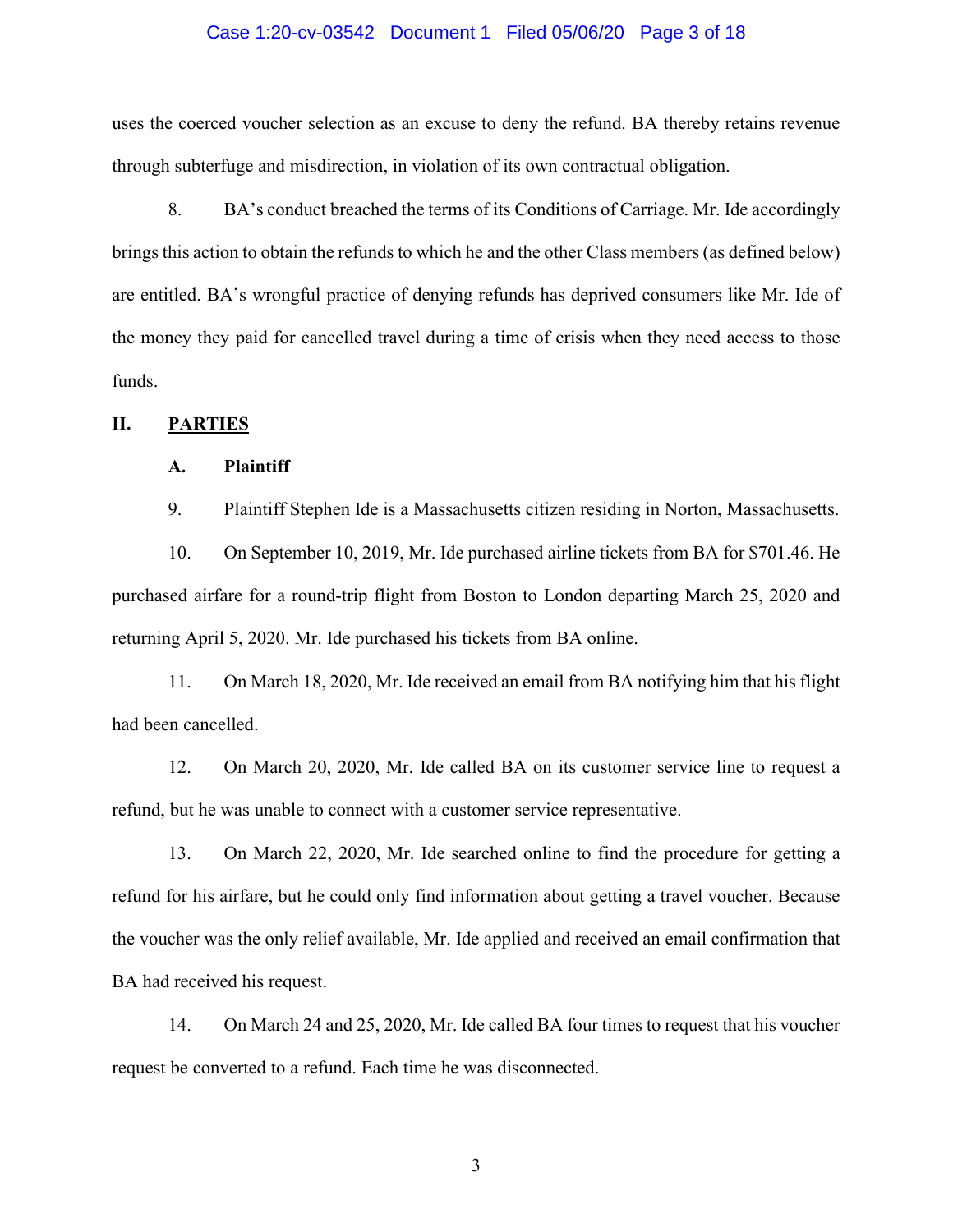### Case 1:20-cv-03542 Document 1 Filed 05/06/20 Page 4 of 18

15. On March 26, 2020, Mr. Ide received an email from BA with a voucher number. The email stated "This voucher can be used as part payment towards a future booking. It must be redeemed for travel on flights taken within 12 months from the date of the first flight in your original booking."

16. Mr. Ide seeks the refund he is contractually entitled to and does not want a travel voucher because he does not know when or if he will be able to use the voucher.

17. On April 21, 2020, Mr. Ide again called BA and finally reached a customer service agent. The agent denied his request for a refund because BA had already issued a voucher. The agent told Mr. Ide that he could escalate his complaint by contacting Customer Relations and filing a complaint. Mr. Ide attempted to do so, but the BA website would not permit him to file his complaint.

## **B. Defendant**

18. BA's North American headquarters is in New York, New York.

19. BA is a subsidiary of the International Consolidated Airlines Group S.A. ("IAG"). BA is incorporated under the laws of England and Wales. Its corporate headquarters is in Harmondsworth, United Kingdom.

# **III. JURISDICTION AND VENUE**

20. This Court has jurisdiction over the lawsuit under the Class Action Fairness Act, 28 U.S.C. § 1332, because this is a proposed class action in which: (1) there are at least 100 class members; (2) the combined claims of class members exceed \$5,000,000, exclusive of interest, attorneys' fees, and costs; and (3) Plaintiff and Defendant are domiciled in different states.

21. The Court has personal jurisdiction over BA because it has sufficient minimum contacts in New York to render the exercise of jurisdiction by this Court fair and proper. BA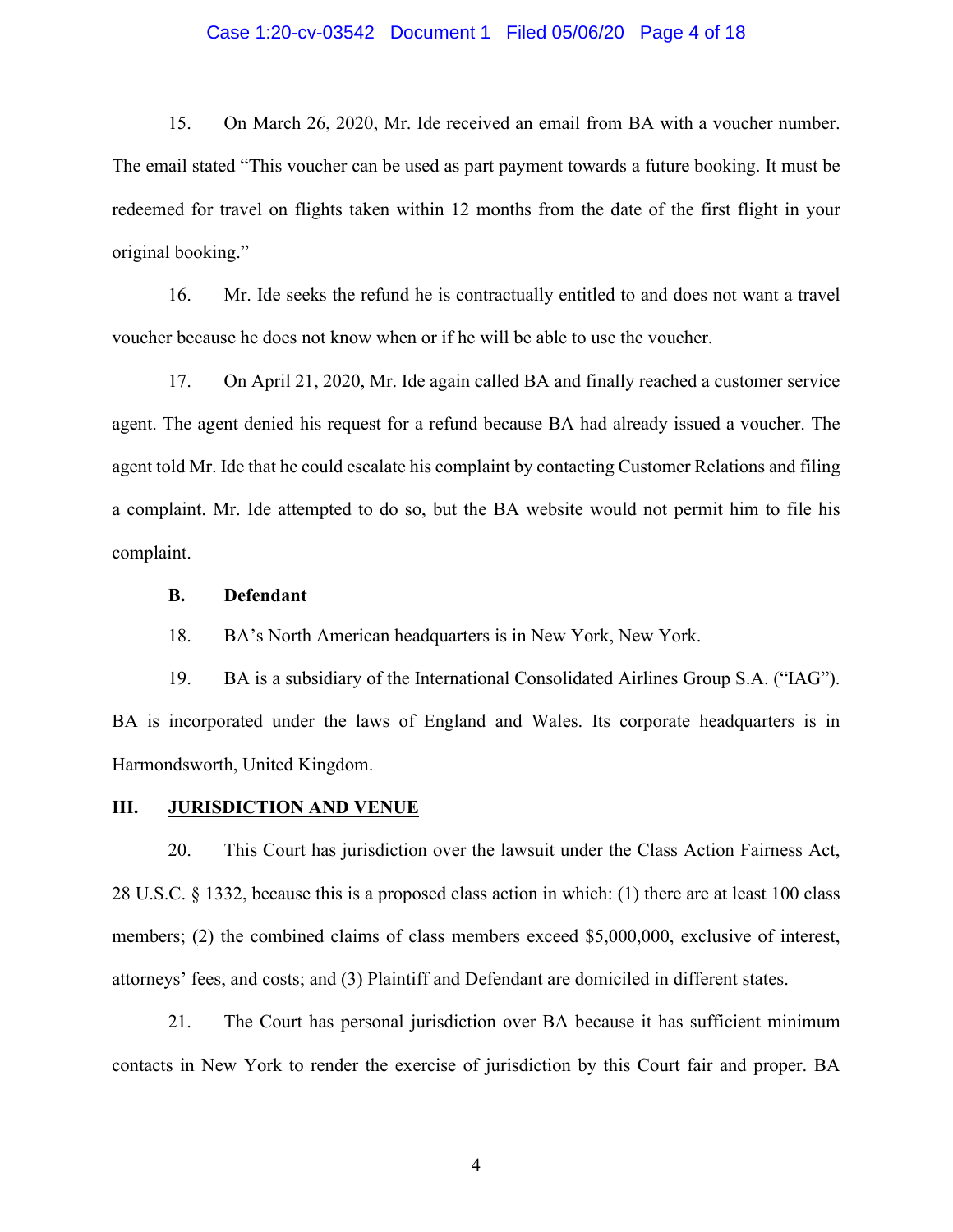# Case 1:20-cv-03542 Document 1 Filed 05/06/20 Page 5 of 18

intentionally avails itself of markets within New York through its promotion, distribution, and sale of transportation services in this State.

22. Venue is proper pursuant to 28 U.S.C. § 1391(b)(1) because BA's North American headquarters is located within the Southern District of New York and because a substantial part of the events or omissions giving rise to the claims occurred in this District.

# **IV. SUBSTANTIVE FACTS**

# **A. British Airways's Conditions of Carriage**

23. According to BA, when a customer "buy[s] a ticket to travel on a flight we operate, [the customer] enter[s] into a contract of carriage with us."<sup>[2](#page-4-0)</sup> The contract is governed by, among other things, BA's General Conditions of Carriage.

24. BA's General Conditions of Carriage "apply to all flights we operate under the BA airline designator code and to any case where we have a legal liability to you in relation to your flight." These General Conditions of Carriage supersede any inconsistent BA regulations.

25. Clause 9b3 of BA's General Conditions of Carriage concerns specific remedies for flight cancellation, providing:

If we:

- cancel a flight;
- delay a flight by five hours or more;
- fail to stop at your place of stopover or destination; or
- cause you to miss a connecting flight on which you hold a confirmed reservation;

you can choose one of the three remedies set out immediately below.

<span id="page-4-0"></span> $\frac{2 \text{ https://www.britishairways.com/en-us/information/legal/british-airways/general-conditions-of-carriage}$  $\frac{2 \text{ https://www.britishairways.com/en-us/information/legal/british-airways/general-conditions-of-carriage}$  $\frac{2 \text{ https://www.britishairways.com/en-us/information/legal/british-airways/general-conditions-of-carriage}$  $\frac{2 \text{ https://www.britishairways.com/en-us/information/legal/british-airways/general-conditions-of-carriage}$  (last visited May 5, 2020).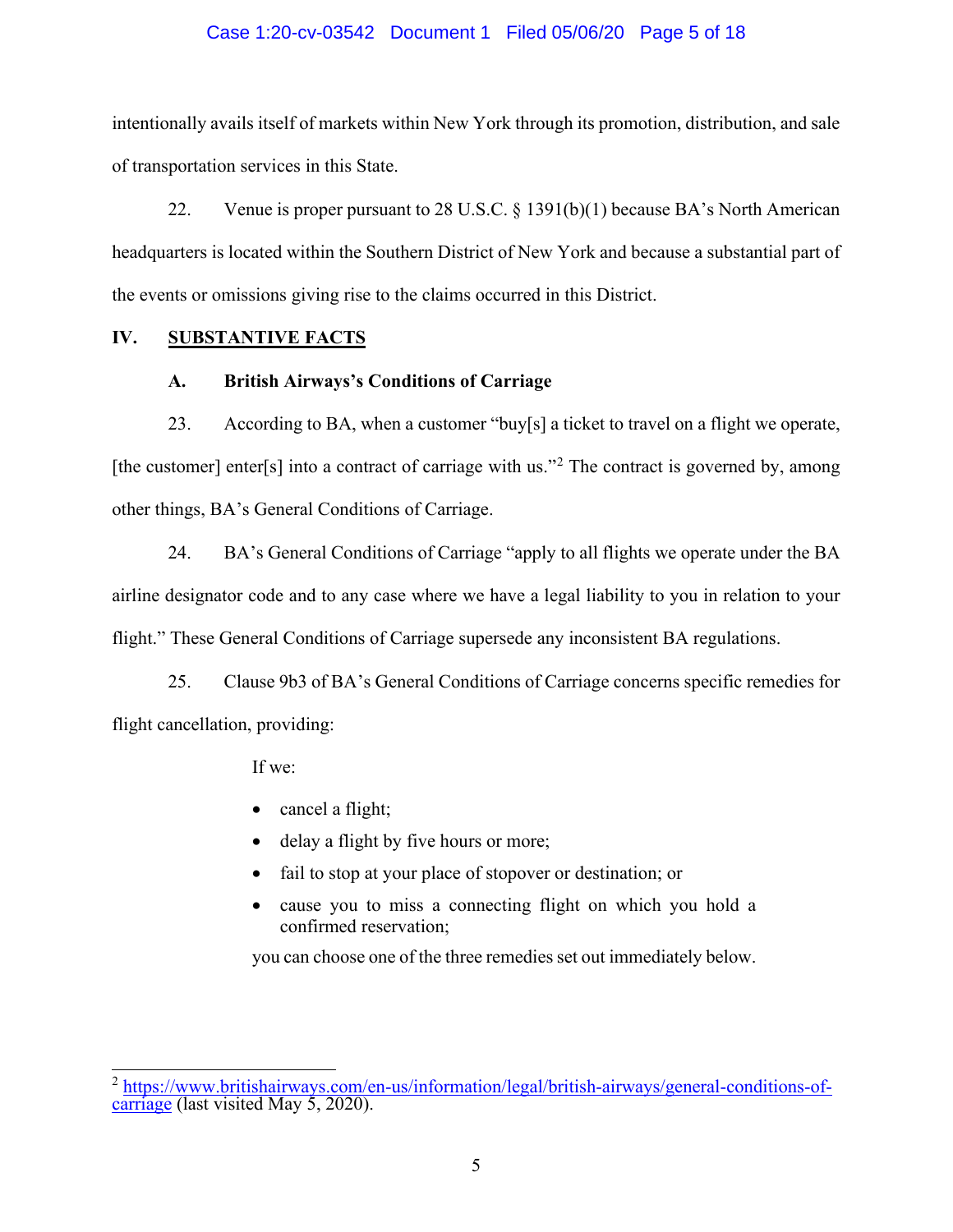# Remedy 1

We will carry you as soon as we can to the destination shown on your ticket on another of our scheduled services on which a seat is available in the class of service for which you have paid the fare. If we do this, we will not charge you extra and where necessary, will extend the validity period of your ticket.

Remedy 2

We will carry you to the destination shown on your ticket in the class of service for which you have paid the fare at a later date at your convenience and within the validity period of your ticket on another of our scheduled services on which a seat is available. If we do this, we will not charge you extra.

Remedy 3

We will give or obtain for you an involuntary fare refund.

We will give you additional assistance, such as compensation, refreshments and other care and reimbursement, if required to do so by any law which may apply. We will have no further liability to you.

(Emphasis omitted).

26. An "involuntary fare refund" is defined as "a refund, under clause 10b, of the fare

for your ticket." (Emphasis omitted).

27. Clause 10b, in turn, provides:

10b1) We will pay fare refunds as set out below if we:

- cancel a flight
- make a significant change to a flight time which is not acceptable to you
- delay a flight by five hours or more
- fail to stop at your place of destination or stopover
- cause you to miss a connecting flight on which you held a confirmed reservation or
- refuse to carry you because a banning notice is in force against you or for some other reason pursuant to these conditions where reference is made to this clause.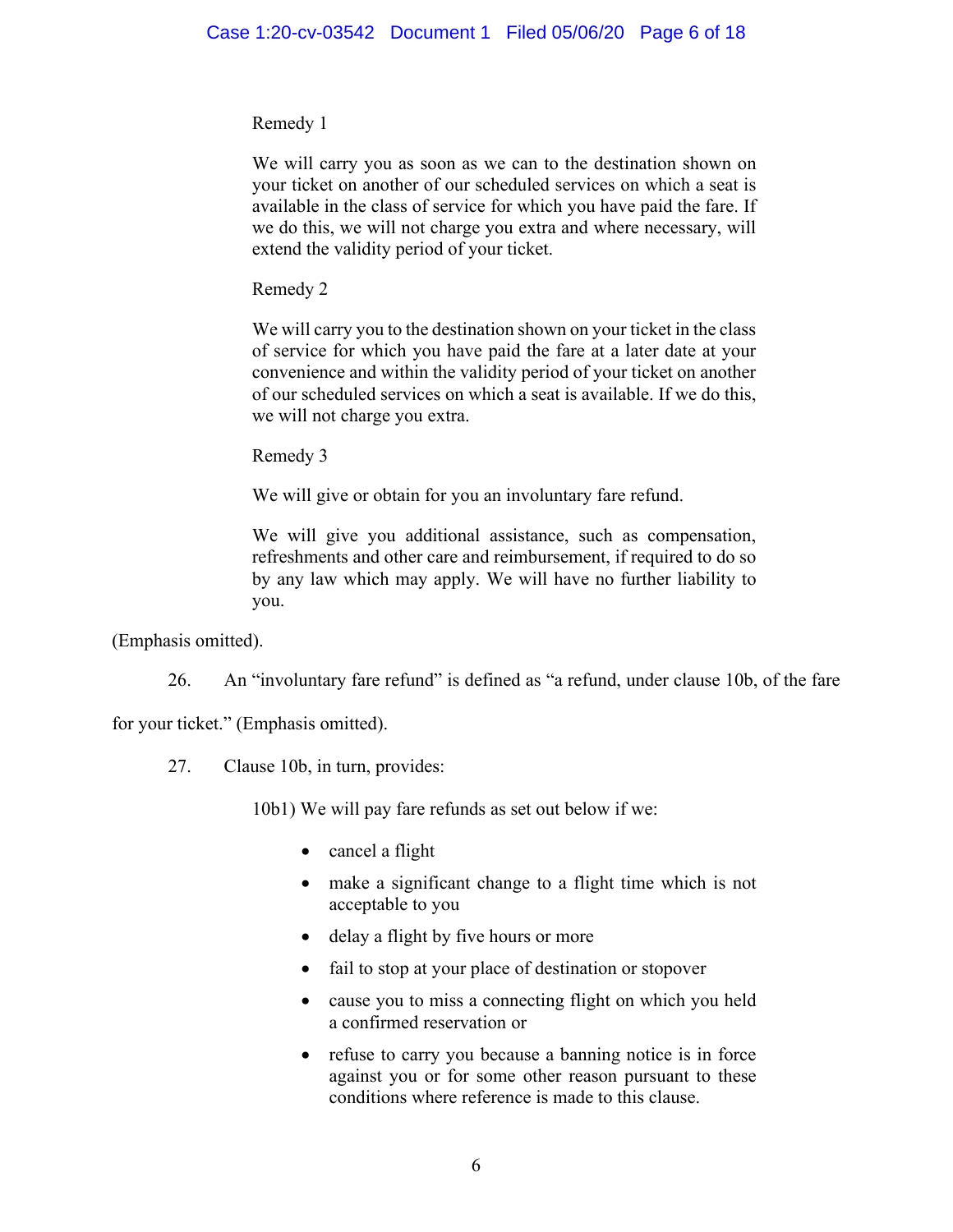10b2) If you have not used any part of the ticket, the refund will be equal to the fare and any carrier imposed charges and surcharges, and taxes, fees and charges you have paid.

10b3) If you have used part of the ticket, the refund will be equal to at least the difference between the fare and any carrier imposed charges and surcharge and taxes, fees and charges you have paid and the correct fare and carrier imposed charges and surcharges, and taxes, fees and charges for travel between the points for which you have used your ticket.

(Emphasis omitted).

28. Under these terms, if BA cancels a flight, it is contractually obligated to provide to each affected passenger the option to receive a full refund of the fare for his or her ticket.

# **B. The COVID-19 Pandemic**

29. In late 2019, the Chinese government confirmed several cases of a novel illness causing pneumonia-like symptoms. The illness was subsequently identified as COVID-19 (also known as the "Coronavirus" or "SARS-CoV-2"). By January 2020, the U.S. government confirmed several domestic cases.

30. COVID-19 spread rapidly through the world in the first quarter of 2020. Millions have now been infected. The World Health Organization characterized COVID-19 as a "public health emergency of international concern" in late January and as a pandemic on March 11, 2020.<sup>[3](#page-6-0)</sup>

31. Because the virus that causes COVID-19 is highly infectious, and because the illness can be severe or fatal, federal, state, and local governments in the United States have implemented travel restrictions and shelter-in-place or stay-at-home orders. New York issued its stay-at-home order on March  $20$ ,  $2020<sup>4</sup>$  $2020<sup>4</sup>$  $2020<sup>4</sup>$  And as of the filing of this Complaint, the vast majority

<span id="page-6-0"></span><sup>&</sup>lt;sup>3</sup> [https://www.who.int/dg/speeches/detail/who-director-general-s-opening-remarks-at-the-media](https://www.who.int/dg/speeches/detail/who-director-general-s-opening-remarks-at-the-media-briefing-on-covid-19---11-march-2020)[briefing-on-covid-19---11-march-2020](https://www.who.int/dg/speeches/detail/who-director-general-s-opening-remarks-at-the-media-briefing-on-covid-19---11-march-2020) (last visited May 5, 2020).

<span id="page-6-1"></span><sup>4</sup> [https://www.governor.ny.gov/sites/governor.ny.gov/files/atoms/files/EO\\_202.8.pdf](https://www.governor.ny.gov/sites/governor.ny.gov/files/atoms/files/EO_202.8.pdf) (last visited May 5, 2020).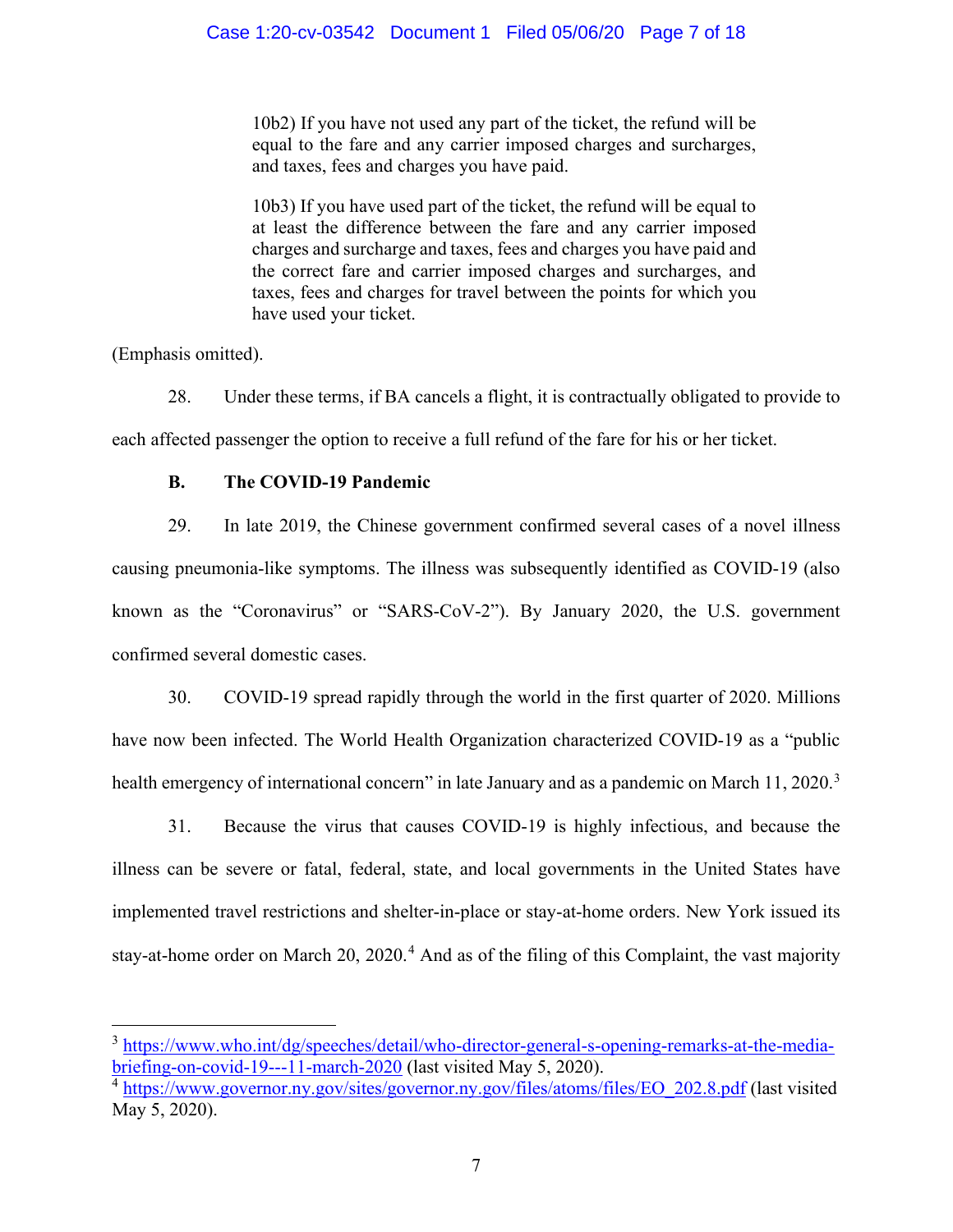### Case 1:20-cv-03542 Document 1 Filed 05/06/20 Page 8 of 18

of states have ordered their citizens to shelter in place for protection of their personal health and safety and that of the broader public.

32. The crisis, travel restrictions, and fear of contracting or spreading the disease have caused a sharp drop in demand for air travel. IAG stated that, in response to the declining demand, it was "making significant reduction to its flying schedules." BA has acknowledged that it may take "years" for demand to return to 2019 levels.

## **C. The DOT Notice**

33. As airlines like BA began to cancel flights *en masse*, DOT on April 3, 2020 issued an "Enforcement Notice Regarding Refunds by Carriers Given the Unprecedented Impact of the COVID-19 Public Health Emergency on Air Travel."[5](#page-7-0) This DOT notice advises, in relevant part, "U.S. and foreign carriers, operating at least one aircraft having a seating capacity of 30 or more seats, that passengers should be refunded promptly when their scheduled flights are cancelled or significantly delayed." The DOT notice further states: "Airlines have long provided such refunds, including during periods when air travel has been disrupted on a large scale, such as the aftermath of the September 11, 2001 attacks, Hurricane Katrina, and presidentially declared natural disasters. Although the COVID-19 public health emergency has had an unprecedented impact on air travel, the airlines' obligation to refund passengers for cancelled or significantly delayed flights remains unchanged."

34. The DOT issued its notice due to its receipt of an increasing number of customer complaints from passengers like Mr. Ide who reported being denied refunds. The notice thus makes clear that:

> Carriers have a longstanding obligation to provide a prompt refund to a ticketed passenger when the carrier cancels the passenger's flight

<span id="page-7-0"></span><sup>&</sup>lt;sup>5</sup>https://www.transportation.gov/sites/dot.gov/files/2020-

 $\overline{04/Enforcement\%20Notice\%20Final\%20April\%203\%2020.}$  pdf. (last visited May 5, 2020).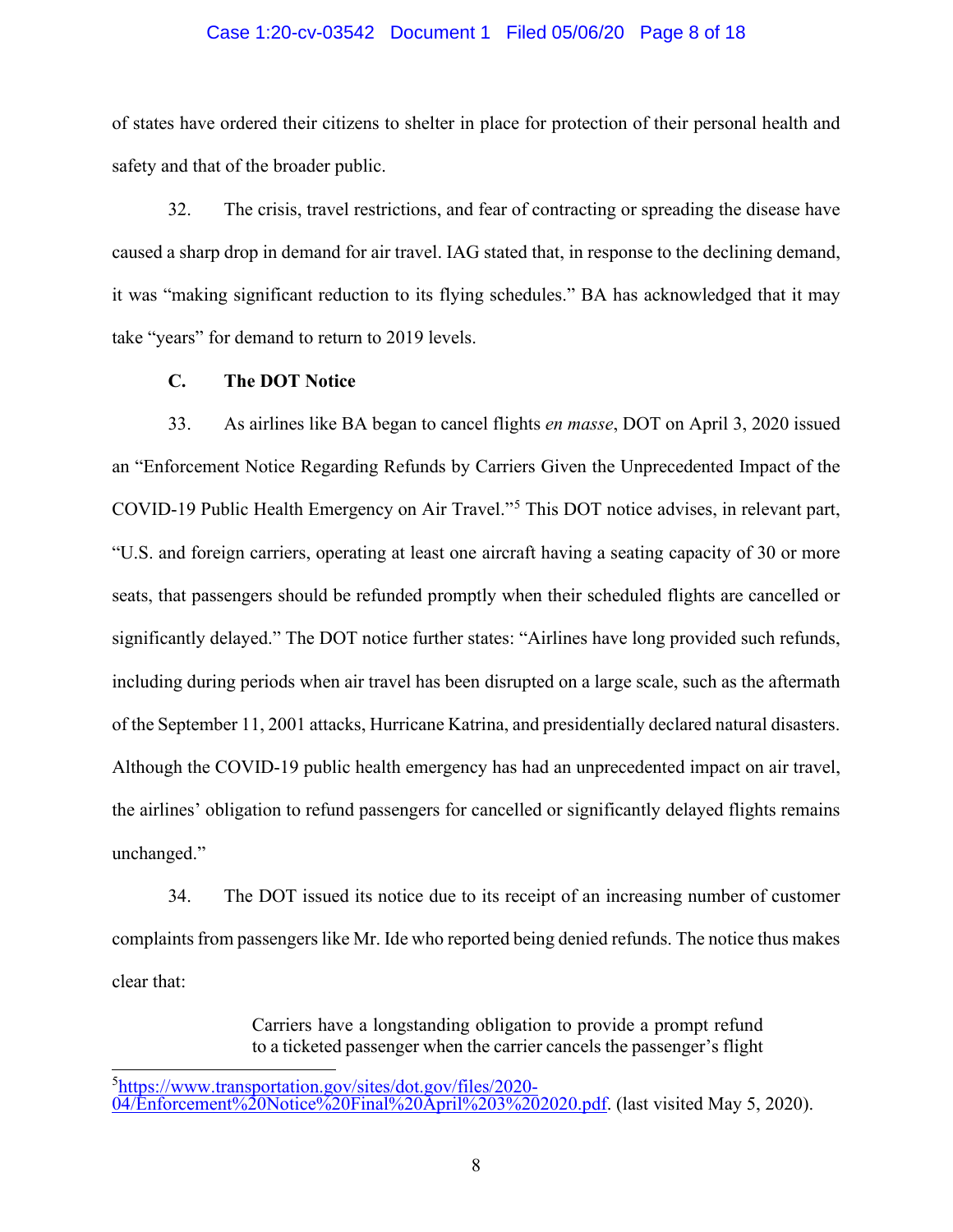or makes a significant change in the flight schedule and the passenger chooses not to accept the alternative offered by the carrier. The longstanding obligation of carriers to provide refunds for flights that carriers cancel or significantly delay does not cease when the flight disruptions are outside of the carrier's control (e.g., a result of government restrictions). The focus is not on whether the flight disruptions are within or outside the carrier's control, but rather on the fact that the cancellation is through no fault of the passenger.

# **D. Despite Its Contractual Obligations British Airways Is Acting to Deprive Consumers of Refunds During the Pandemic**

35. During the COVID-19 crisis, BA has canceled a high volume of flights. While exact numbers are in the exclusive possession of BA, in late March, airlines were canceling over one-

third of all scheduled flights each day in the United States.

36. Because of the number of flights cancelled, BA had substantial financial incentives

to impede passengers' ability to obtain the refunds to which they were contractually entitled.

37. To limit the number of refunds BA would be required to issue, no later than mid-

March 2020, BA modified its website to mislead its customers into accepting vouchers instead of the refunds it was contractually required to make available.

38. Customers with canceled flights are presented with a page similar to the page reproduced below.

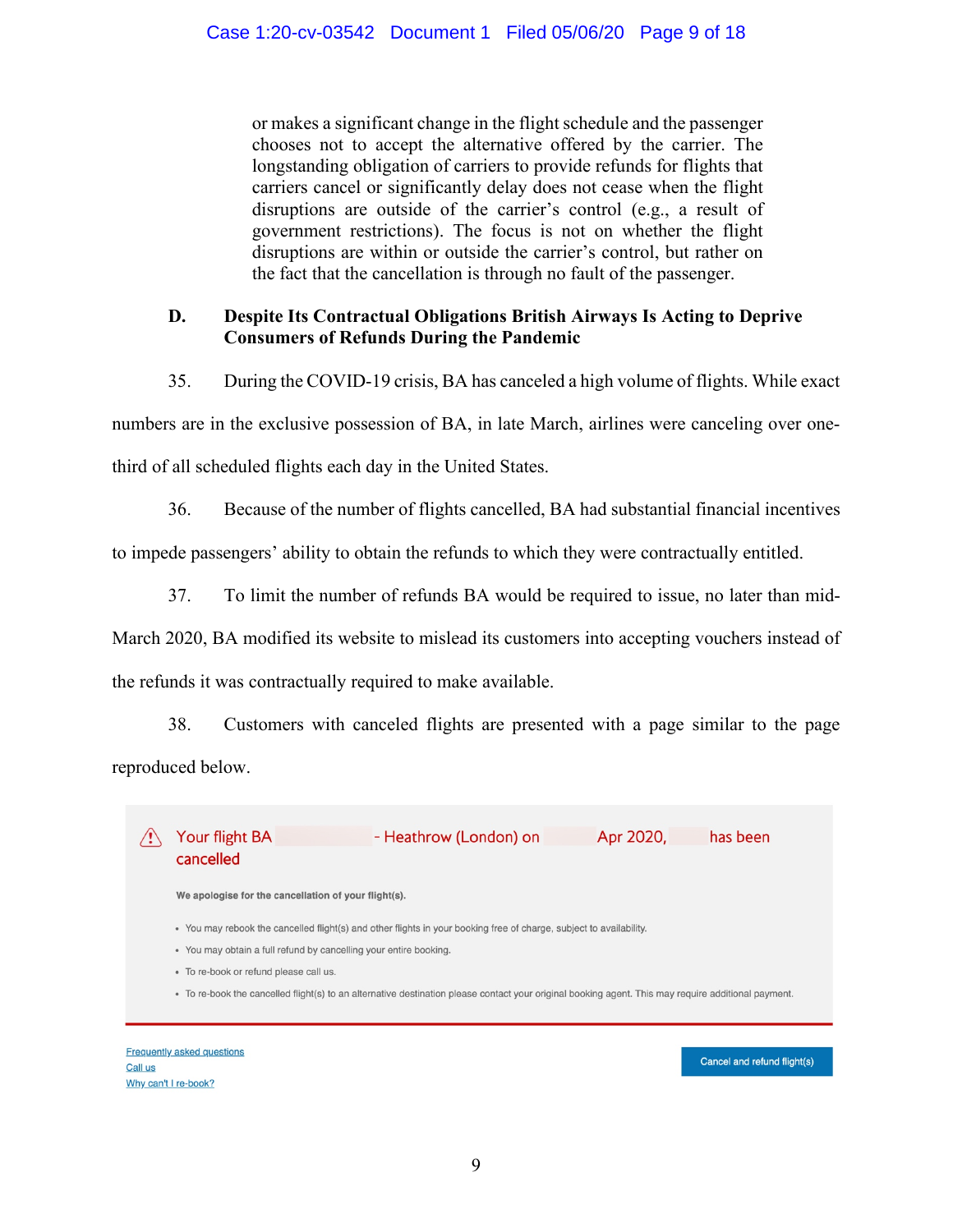39. The page shown above has a button in the lower right that purports to provide the

option to "[c]ancel and refund flight(s)[.]" But clicking on the button leads to the following screen:

|                                                         | This voucher can be used as part payment towards a future booking. It must be redeemed for travel on flights taken within 12 months of the<br>date of the first flight in your original booking - please fill out this form to receive your voucher, or contact us to discuss your refund options. |
|---------------------------------------------------------|----------------------------------------------------------------------------------------------------------------------------------------------------------------------------------------------------------------------------------------------------------------------------------------------------|
| All items marked with an asterisk (*) must be completed |                                                                                                                                                                                                                                                                                                    |
| <b>About you</b>                                        |                                                                                                                                                                                                                                                                                                    |
| * Title                                                 | ÷<br>Mr                                                                                                                                                                                                                                                                                            |
| · First name                                            |                                                                                                                                                                                                                                                                                                    |
| *Last name                                              |                                                                                                                                                                                                                                                                                                    |
| <b>*Email address</b>                                   |                                                                                                                                                                                                                                                                                                    |
| *Telephone number                                       |                                                                                                                                                                                                                                                                                                    |
| <b>Your journey</b>                                     |                                                                                                                                                                                                                                                                                                    |
| <b>*Booking reference number</b><br>what is this?       |                                                                                                                                                                                                                                                                                                    |
|                                                         | * Please tick to confirm that you have the consent of all individuals in the booking to act as<br>point of contact to receive each of their voucher codes and that you will ensure that they are<br>passed on.                                                                                     |
|                                                         | British Airways takes the security of personal data very seriously, as explained in our Privacy Policy<br>Please note, as with any standard email, any emails containing your personal data sent to or from British Airways will travel in a non-                                                  |

40. The screen above does *not* provide the option to cancel and receive a refund. It provides only the option to apply to receive a voucher for future travel.

41. The screen shown above is confusing and misleading to an ordinary customer. Further, a customer who trusted the text in the button on the previous screen—"Cancel and refund flight(s)"—could believe that filling out this application was connected with receiving a refund.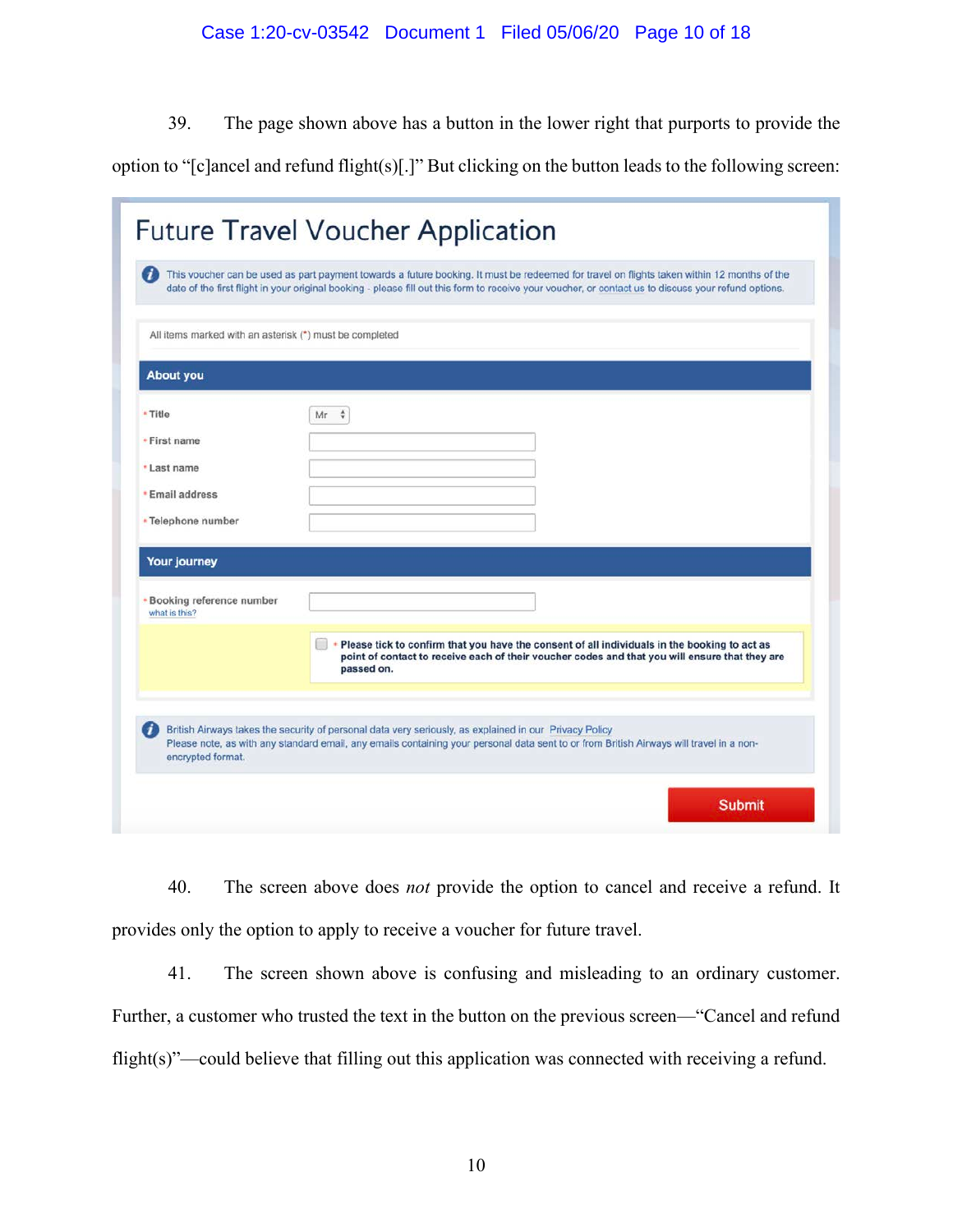### Case 1:20-cv-03542 Document 1 Filed 05/06/20 Page 11 of 18

42. But, in fact, filling out this application *prevents* a customer from receiving a refund from BA. As Mr. Ide discovered, if a customer fills out this application, BA will refuse to provide a refund.

43. There is no consistently usable way to request a refund on the BA website despite BA's contractual obligation to make available a refund option.

44. The only way to receive a refund is to call BA. But this option is also unavailable for many customers. BA disconnects a large percentage of calls due to heavy call volume or other reasons. Even if the call connects, customers often must wait for hours on hold before speaking to a live customer service representative, which is the only way to receive a refund. There is no automated way to receive a refund over the phone.

45. As a result, customers are frequently unable to reach a customer service representative and consequently cannot obtain the refunds to which they are contractually entitled. Very few BA customers succeed in obtaining the refunds for cancelled flights to which they have a contractual right.

46. BA's conduct is ongoing. The *Independent* reported on April 21, 2020, that "BA has removed the option of being able to submit a simple refund claim form on its website."<sup>[6](#page-10-0)</sup>

47. Similarly, an April 28 article on the British financial website *This Is Money* reported, in regard to BA, that "[t]he refund option has been removed from its website" and "[w]hen we called this week, it played an automated message, then cut out."<sup>[7](#page-10-1)</sup>

48. As the travel website *Traveling for Miles* noted:

Most BA customers are (a) not going to want to spend hours on hold and (b) are probably not going to realize that they don't have to

<span id="page-10-0"></span> $^6$  [https://www.independent.co.uk/travel/news-and-advice/flight-cancelled-refund-easyjet-ryanair-](https://www.independent.co.uk/travel/news-and-advice/flight-cancelled-refund-easyjet-ryanair-british-airways-ba-how-to-claim-a9444801.html)<br>[british-airways-ba-how-to-claim-a9444801.html](https://www.independent.co.uk/travel/news-and-advice/flight-cancelled-refund-easyjet-ryanair-british-airways-ba-how-to-claim-a9444801.html) (last visited May 5, 2020).

<span id="page-10-1"></span><sup>7</sup> [https://www.thisismoney.co.uk/money/holidays/article-8266529/The-7bn-refund-rip-Holiday-](https://www.thisismoney.co.uk/money/holidays/article-8266529/The-7bn-refund-rip-Holiday-plans-ruins.html) [plans-ruins.html](https://www.thisismoney.co.uk/money/holidays/article-8266529/The-7bn-refund-rip-Holiday-plans-ruins.html) (last visited May 5, 2020).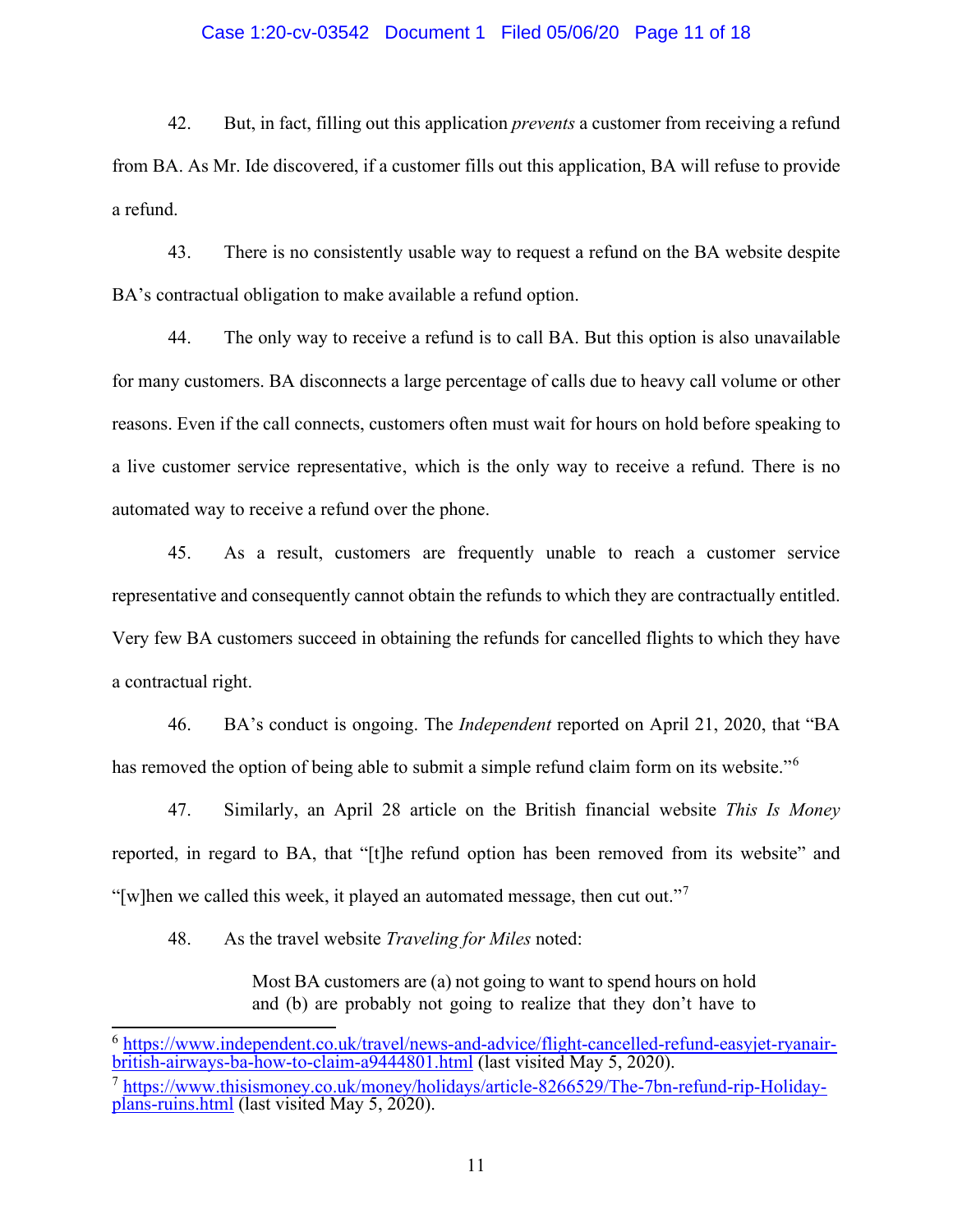accept a voucher in place of a full cash refund. After all, the button they clicked on promised them an option for a refund but the page it led to just offered a voucher – a lot of people are going to think that the voucher \*is\* the refund.

# **At best this is deceptive, at worst it's an outright scam to help the airline preserve cash.**[8](#page-11-0)

(Emphasis in original).

49. The travel website *God Save the Points* stated:

British Airways chose . . . to trick people into accepting vouchers with the airline for future travel, instead of handing back the cash legally owed, if wished. That's duplicitous, and as people in all industries lose their jobs en masse, it's wrong to deceive customers . . . .

Worse, it's been proven that this was intentional on the part of British [A]irways. The airline modified the refund and cancellation page to hide the refund option entirely.

The airline intentionally redirected customers who were due a full refund to their original form of payment, to a form which gave them only an option for a voucher to use toward a future flight. And of course, they understaffed the phones, so anyone who knew better couldn't get through.

A refund button was nowhere to be found. Again, it was intentionally hidden. Only after more than a day of trial and error, Head For Points was able to find a workaround using a particular browser.

Don't picture the 1% of tech savvy enthusiasts who played around with the website all day, picture the 99% of travelers here, almost all of which assumed they were presented their full legal options, who absolutely were not. That's a lot of money.<sup>[9](#page-11-1)</sup>

<span id="page-11-0"></span><sup>8</sup> <https://travelingformiles.com/how-to-force-the-british-airways-website-to-offer-a-refund/> (last visited May  $5, 2020$ ).

<span id="page-11-1"></span><sup>9</sup> <https://www.godsavethepoints.com/british-airways-deceives-passengers-about-refund-rights/> (last visited May 5, 2020).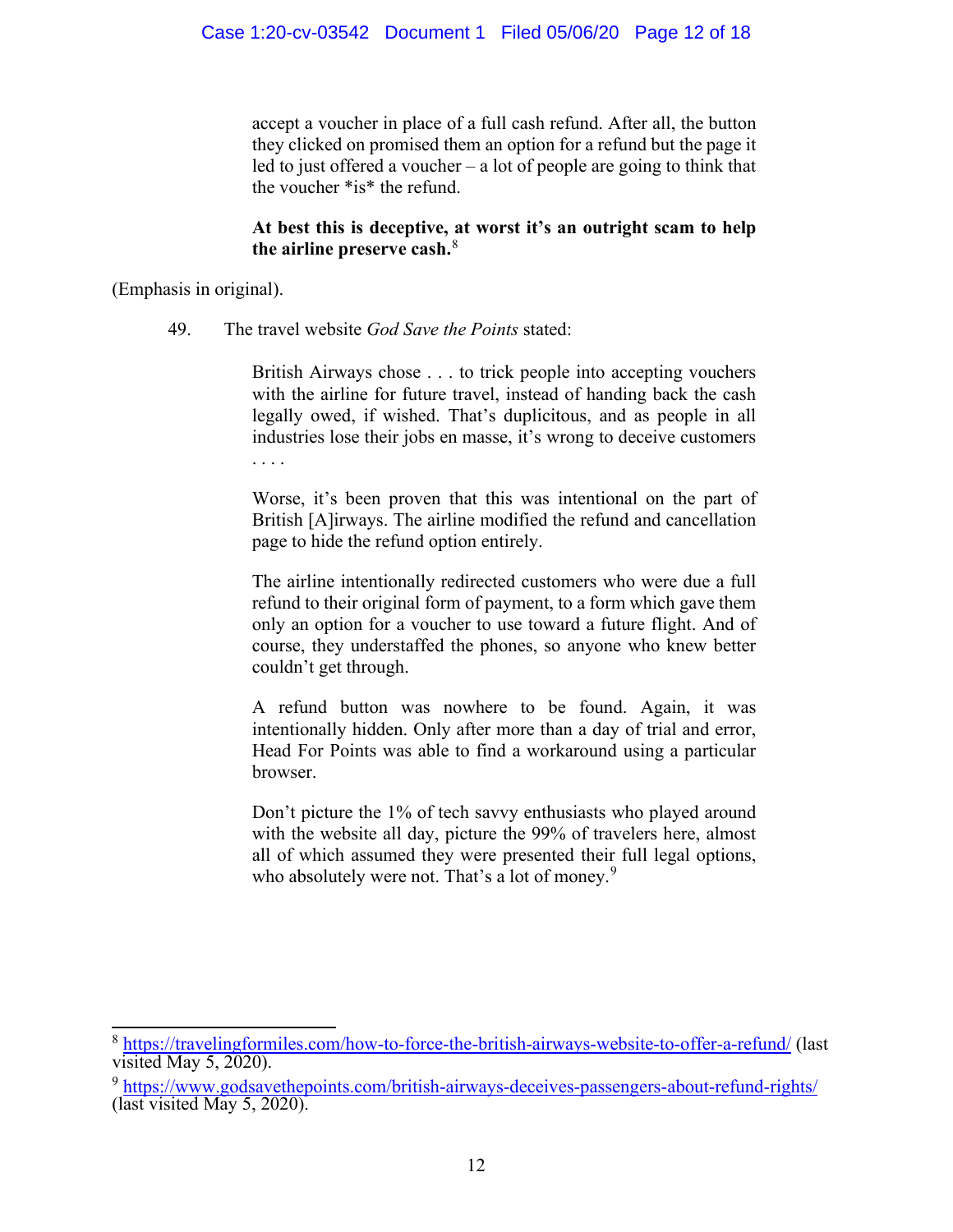# **V. CLASS ALLEGATIONS**

50. Plaintiff brings this action under Federal Rules of Civil Procedure 23(a), (b)(2), and (b)(3) as a representative of a class seeking damages and injunctive relief defined as follows:

> All persons or entities in the United States who purchased at least one ticket for a British Airways flight that was canceled between January 1, 2020, and the present and who did not receive a refund (the "Class").

51. The following persons and entities are excluded from the Class: Defendant, its employees, officers, directors, legal representatives, heirs, successors, and wholly or partly owned subsidiaries or affiliated companies; and the judicial officers and their immediate family members and associated court staff assigned to this case. Plaintiff reserves the right to modify the class definition based upon discovery and further investigation and/or to add appropriate subclasses.

52. The members of the Class are so numerous that joinder is impracticable. The Class includes at least thousands of members. BA sells millions of tickets every year, and the recent cancellation of BA flights affected thousands of U.S. travelers. These individuals are widely dispersed throughout the country.

53. Plaintiff's claims are typical of the claims of all Class members. Plaintiff's claims arise out of a common course of conduct that gives rise to the claims of all other Class members. Plaintiff and all Class members were and will continue to be damaged by the same wrongful conduct, *i.e.*, they were not able to obtain refunds from BA to which they are contractually entitled for cancelled flights.

54. Plaintiff will fairly and adequately protect and represent the interests of the Class. Plaintiff's interests are coincident with, and not antagonistic to, those of the Class.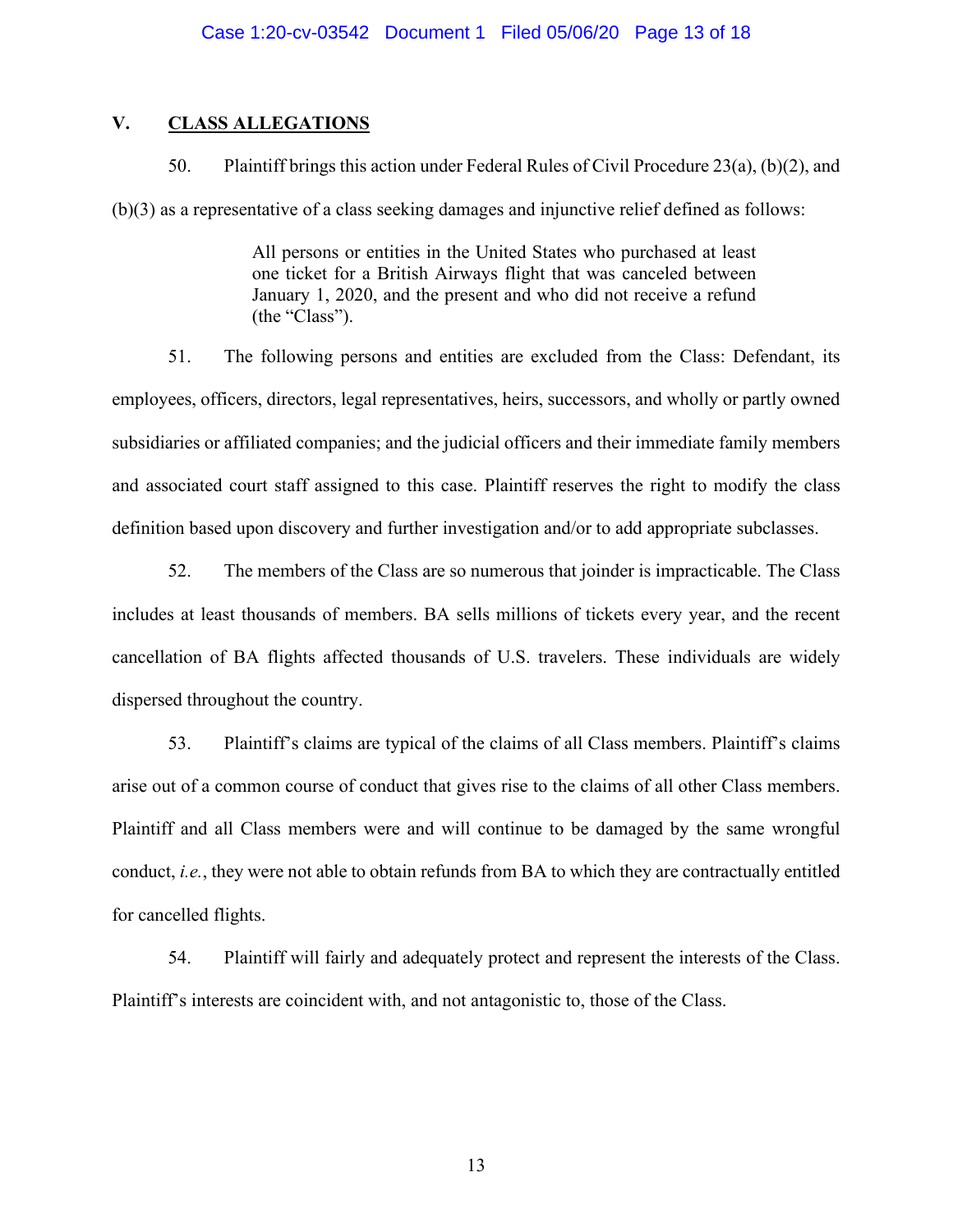## Case 1:20-cv-03542 Document 1 Filed 05/06/20 Page 14 of 18

55. Plaintiff is represented by counsel who are experienced and competent in the prosecution of class action litigation and have particular expertise with consumer class action litigation.

- 56. Questions of law and fact common to the Class include:
	- a. Whether BA's customers had a contractual right to refunds for flights canceled by BA;
	- b. Whether BA breached its contract with customers when it did not provide refunds for flights that BA canceled;
	- c. Whether BA breached its contract with customers when it failed to provide an adequate mechanism for customers entitled to receive refunds for flights that BA canceled, to request or otherwise obtain such refunds;
	- d. Whether BA breached its contract by providing Class members with vouchers instead of refunds;
	- e. Whether BA's conduct breaches its contracts with Class members;
	- f. The appropriate injunctive relief; and
	- g. The quantum of damages to which the Class is entitled.

57. Questions of law and fact common to the Class members predominate over any questions that may affect only individual Class members, because BA has acted on grounds generally applicable to the entire Class.

58. Class treatment is a superior method for the fair and efficient adjudication of the controversy because, among other things, class treatment will permit a large number of similarly situated persons to prosecute their common claims in a similar forum simultaneously, efficiently, and without the unnecessary duplication of evidence, effort, and expense that numerous individual actions would engender. The benefits of proceeding through the class mechanism, including providing injured persons and entities with a means of obtaining redress on claims that likely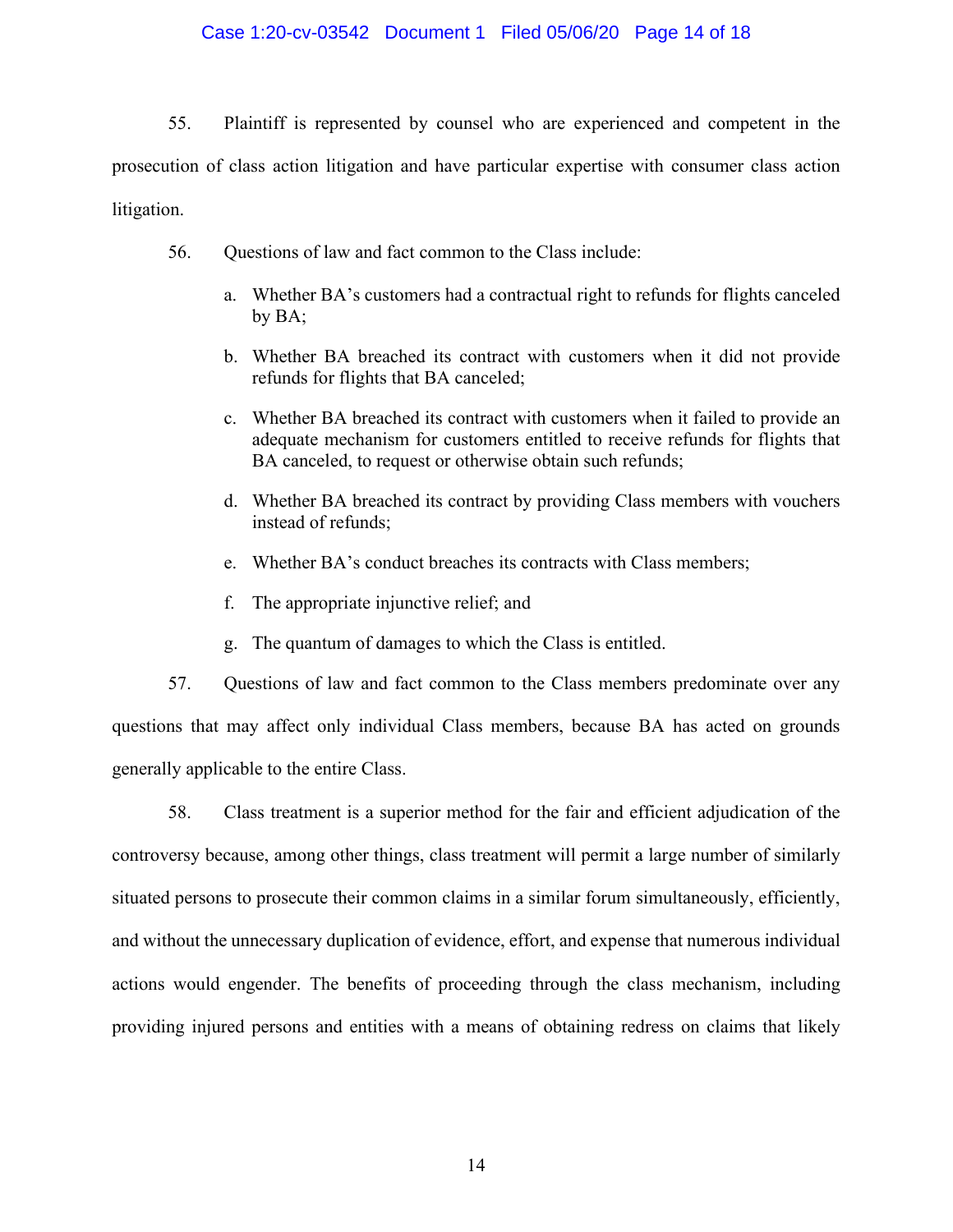### Case 1:20-cv-03542 Document 1 Filed 05/06/20 Page 15 of 18

would be impracticable to pursue individually, substantially outweigh any difficulties that may arise in the management of this class action.

59. Class treatment also is appropriate under Rule 23(b)(2) because BA has acted and refused to act on grounds that apply generally to the Class such that final injunctive relief and/or declaratory relief is warranted with respect to the Class as a whole.

## **VI. CLAIM FOR BREACH OF CONTRACT**

60. Plaintiff restates and re-alleges, and incorporates herein by reference, the preceding paragraphs as if fully set forth herein.

61. Defendant made an offer to Plaintiff and members of the Class to enter into a contract for one or more airplane flights through passenger tickets for air travel between specific locations, on specific flight numbers, on specific dates and times, at specific prices.

62. Defendant's offer included a promise that Defendant, at Plaintiff and Class members' election, would refund fares and any carrier-imposed charges and surcharges, and taxes, fees and charges that Plaintiff and Class members have paid if Defendant canceled the flights purchased. This promise was specifically identified in Defendant's materially uniform General Conditions of Carriage.

63. Defendant made such offers in writing through its direct channels (such as its website) and through traditional travel agencies and online travel agencies.

64. The terms of Defendant's offer contained an express, definite promise by Defendant and gave Plaintiff and members of the Class the power to agree to the terms of Defendant's offer through the act of purchasing a ticket or accepting transportation on Defendant's aircraft.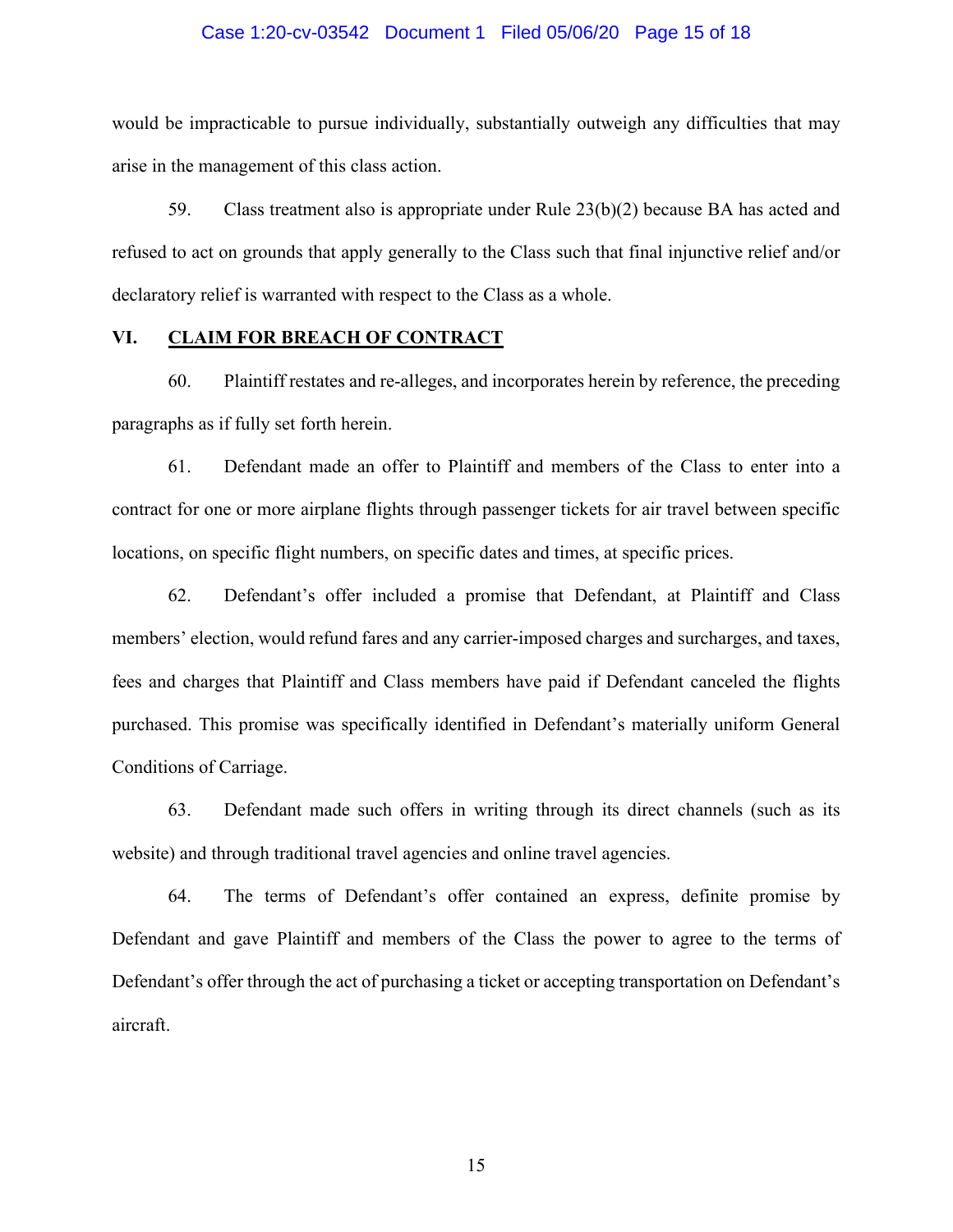### Case 1:20-cv-03542 Document 1 Filed 05/06/20 Page 16 of 18

65. Plaintiff and members of the Class accepted Defendant's offer, agreeing to the terms contained in Defendant's offer, including the General Conditions of Carriage. Plaintiff and members of the Class communicated their acceptance of Defendant's offer by purchasing one or more plane tickets.

66. Plaintiff and members of the Class provided valuable consideration, namely the monetary value of the fare and all charges and taxes paid.

67. Plaintiff and members of the Class performed all obligations and conditions required and expected of them under their contract with Defendant.

68. Defendant canceled flights for which Plaintiff and members of the Class had tickets.

69. Defendant failed to provide refunds to Plaintiff and members of the Class, as it was contractually obligated to do. Instead of offering refunds, Defendant acted to prevent Plaintiff and members of the Class from requesting refunds, and in lieu of offering refunds, gave vouchers for future travel.

70. As a result, Defendant failed to perform and/or has materially breached the express terms of its contracts (self-imposed obligations) with Plaintiff and members of the Class.

71. Because of Defendant's failure to perform the contract, Plaintiff and members of the Class have been damaged and/or did not receive the benefits, payment, and/or performance to which they were entitled.

72. As a result, Plaintiff and members of the Class are entitled to complete refunds for all fares, charges, and taxes paid, in an amount to be proven at trial.

### **VII. RELIEF REQUESTED**

WHEREFORE, Plaintiff, on behalf of himself and the Class, respectfully demands that the Court: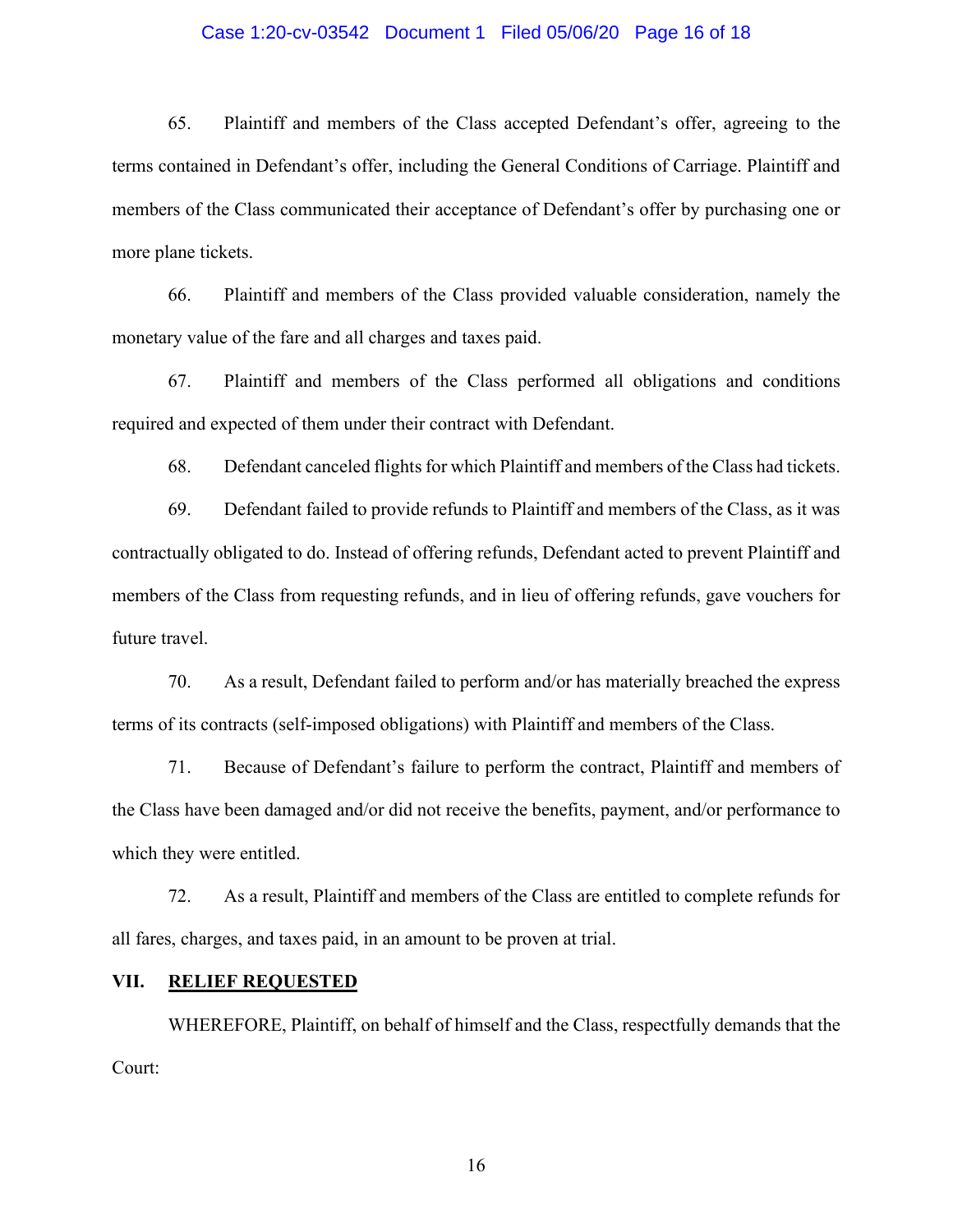### Case 1:20-cv-03542 Document 1 Filed 05/06/20 Page 17 of 18

A. Determine that this action may be maintained as a class action pursuant to Fed. R. Civ. P. Rule 23(a), (b)(2), and (b)(3), direct that notice of this action be given to the Class pursuant to Rule  $23(c)(2)$ , and appoint Plaintiff as a named representative of the Class;

B. Permit expedited discovery proceedings leading to a prompt trial on the merits before a jury;

C. Enter judgment against Defendant and in favor of Plaintiff and the Class;

D. Award damages and refunds in the amount of unrefunded monies paid for BA airline tickets, in addition to statutory damages, punitive or exemplary damages, and prejudgment and post-judgment interest, and such other relief as permitted by law;

E. Award Plaintiff and the Class their costs of suit, including reasonable attorneys' fees as provided by law;

F. Enter injunctive relief to stop Defendants' unlawful conduct; and

G. Award such further and additional relief as is necessary to correct for harms Defendants' unlawful conduct caused and as the Court may deem just and proper under the circumstances.

## **VIII. DEMAND FOR JURY TRIAL**

Plaintiff hereby demands a trial by jury.

## **BERGER MONTAGUE PC**

Dated: May 6, 2020 /s/E. Michelle Drake E. Michelle Drake John G. Albanese (*pro hac forthcoming*) 43 SE Main Street, Suite 505 Minneapolis, MN 55414 Tel: (612) 594-5933 Fax: (612) 584-4470 Email: [emdrake@bm.net](mailto:emdrake@bm.net) [jalbanese@bm.net](mailto:jalbanese@bm.net)